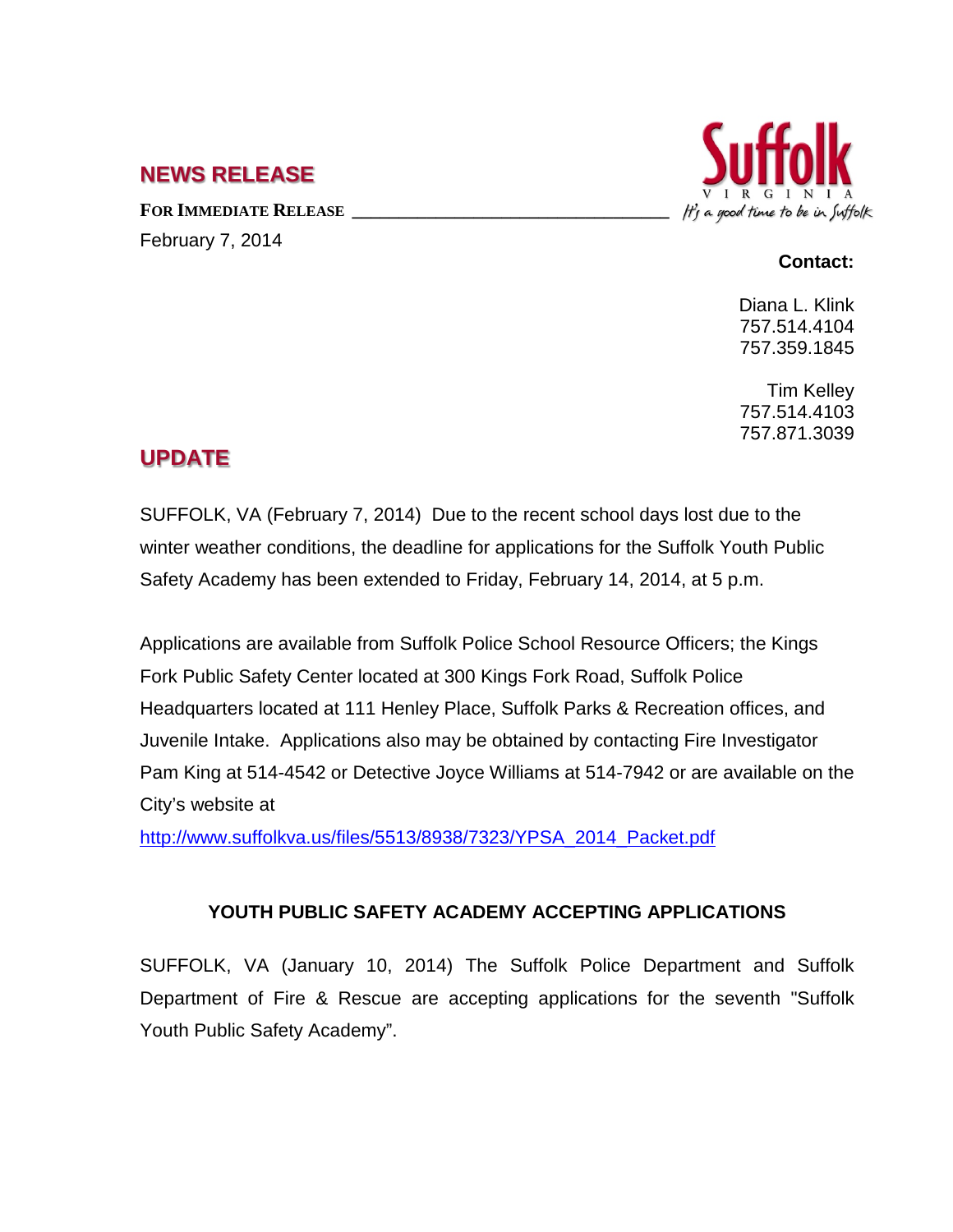The "Suffolk Youth Public Safety Academy" is a 10-week after school program focused on at-risk youth between the ages of 13 and 17. Students gain hands-on experience of what it's like to be a police officer, firefighter, and Crime Scene Investigation (CSI) Technician. Participating youth are mentored by police officers and firefighters, while experiencing the value of teamwork, discipline and social responsibility.

Lessons and activities include topics such as how to use fire hoses, dangers of energy drinks, arson investigations, Police K-9, forensics (CSI), police and fire ride along, stress management and much more. Youth will be treated to one or two field trip team building exercises. At least one trip will be on a Saturday.

Each week, students are exposed to service learning, teaching them that they can make a difference in their community. With the assistance of the mentors, students will design and implement a community-oriented program. The goal of the program is to provide positive role models, build interest in public safety professions, learn to respect themselves and others and increase confidence by expanding experiences.

The program will begin with Parent/Student Orientation on Thursday, February 27th, 2014 at 3:00 p.m. to include the student and one parent or guardian at Suffolk Fire Station 6, 300 Kings Fork Road. Classes will run through the end of May. Sessions are set for 3:00 p.m. to 7:00 p.m. each Tuesday and Thursday.

The first class will start on Thursday, March 6, 2014.

There will be no classes the week of Suffolk Schools' Spring Break, April 14, 2013 through April 18, 2013.